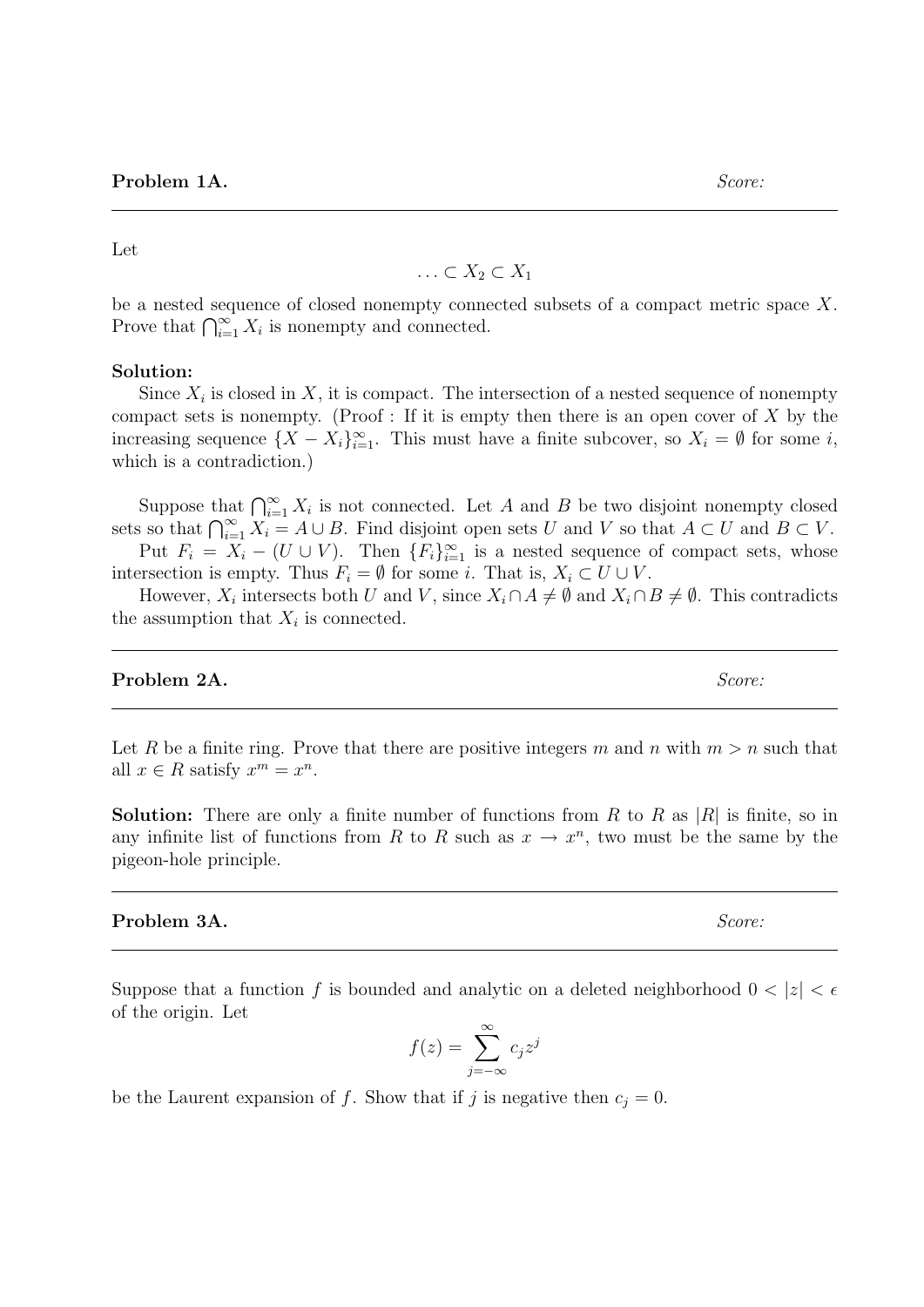Solution: We know that

$$
c_j = \frac{1}{2\pi i} \int_C z^{-j-1} f(z) dz,
$$

where C is a contour around the origin. Taking C of radius r, we can estimate  $|c_j|$  above by

$$
\frac{1}{2\pi}r^{-j-1}M2\pi r.
$$

If j is negative then by taking r to zero, we get  $c_i = 0$ .

## **Problem 4A.** Score:

If the complex conjugate of a complex matrix is equal to its transpose, prove that all its eigenvalues are real.

**Solution:** If (,) is the usual Hermitian inner product and x a norm 1 eigenvector of the Hermitian matrix A with eigenvalue  $\lambda$  then  $\lambda = (\lambda x, x) = (Ax, x) = (x, \overline{A}^T x) = (x, Ax) = (x, b)$  $(x,\overline{\lambda}x)=\overline{\lambda}$  so  $\lambda$  is real.

## Problem 5A. Score:

Show that the series

$$
\sum_{n=1}^{\infty} \sin \frac{x}{n^2}
$$

converges uniformly on any bounded interval in R.

## Solution:

Let  $I$  be a bounded interval in  $\mathbb{R}$ .

Since  $\lim_{x\to 0} \frac{\sin x}{x}$  $\frac{n x}{x}$  exists, the function  $(\sin x)/x$  extends to a continuous function on all of R, so it is bounded on the bounded interval I. Therefore there is a C such that  $|\sin x| \leq C|x|$ for all  $x \in I$ . (With a little extra work one can show that  $C = 1$  works for all of R.)

Therefore if  $|x| \leq B$  for all  $x \in I$ , then the summands are bounded in absolute value by  $BC/n^2$ , and therefore the sum converges uniformly on I by the Weierstrass M-test.

**Problem 6A.** Score: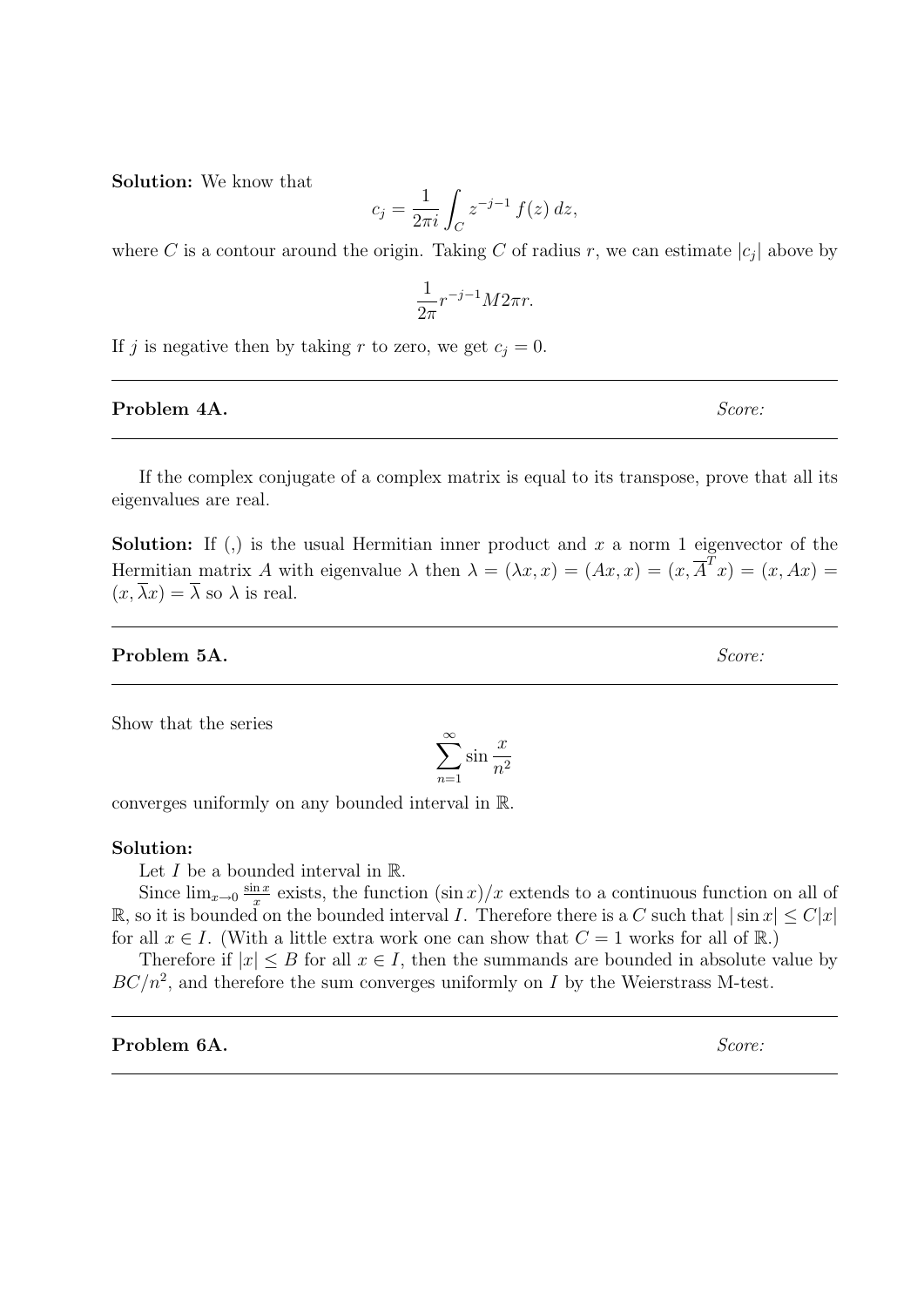For nonzero integers  $a, b, c$ , show that

$$
gcd{a, lcm{b, c}}
$$
 =  $lcm{gcd{a, b}, gcd{a, c}}$ .

Here gcd denotes greatest common divisor and lcm denotes least common multiple. Solution:

If we factor  $a = p_1^{m_1} p_2^{m_2} ...$  and  $b = p_1^{n_1} p_2^{n_2} ...$  as products of prime powers, then the lcm is the product of  $p_i^{maxm_i,n_i}$  and the gcd is the product of  $p_i^{maxm_i,n_i}$ . The result then follows from  $min(x, max(y, z)) = max(min(x, y), min(x, z))$ , which in turn follows because both sides are x unless x is largest, in which case both sides are  $\max(y,z)$ .

## Problem 7A. Score:

Use residues to compute

$$
\int_{-\infty}^{\infty} \frac{\sin(x)}{x^2 + 4x + 5} \, dx.
$$

#### Solution:

It's enough to compute the imaginary part of

$$
\int_{-\infty}^{\infty} \frac{e^{ix}}{x^2 + 4x + 5} \, dx.
$$

Put

$$
f(z) = \frac{e^{iz}}{z^2 + 4z + 5}.
$$

Using Jordan's Lemma, we can apply the Cauchy residue theorem to a semicircle in the upper half plane and just compute residues. The only singularity in the upper half plane is at  $z = -2 + i$ . The residue there is

so the answer is

# **Problem 8A.** Score:

Suppose that  $f(x_1, \ldots, x_n) = \sum_{jk} a_{jk} x_j x_k$  for some real numbers  $a_{jk}$ . If f is non-negative for all real arguments, show that  $f$  can be written as a finite sum of squares of linear forms in  $x_1, \ldots, x_n$ .

$$
\frac{e^{-1-2i}}{2i},
$$
  

$$
-\frac{\pi}{e}\sin(2).
$$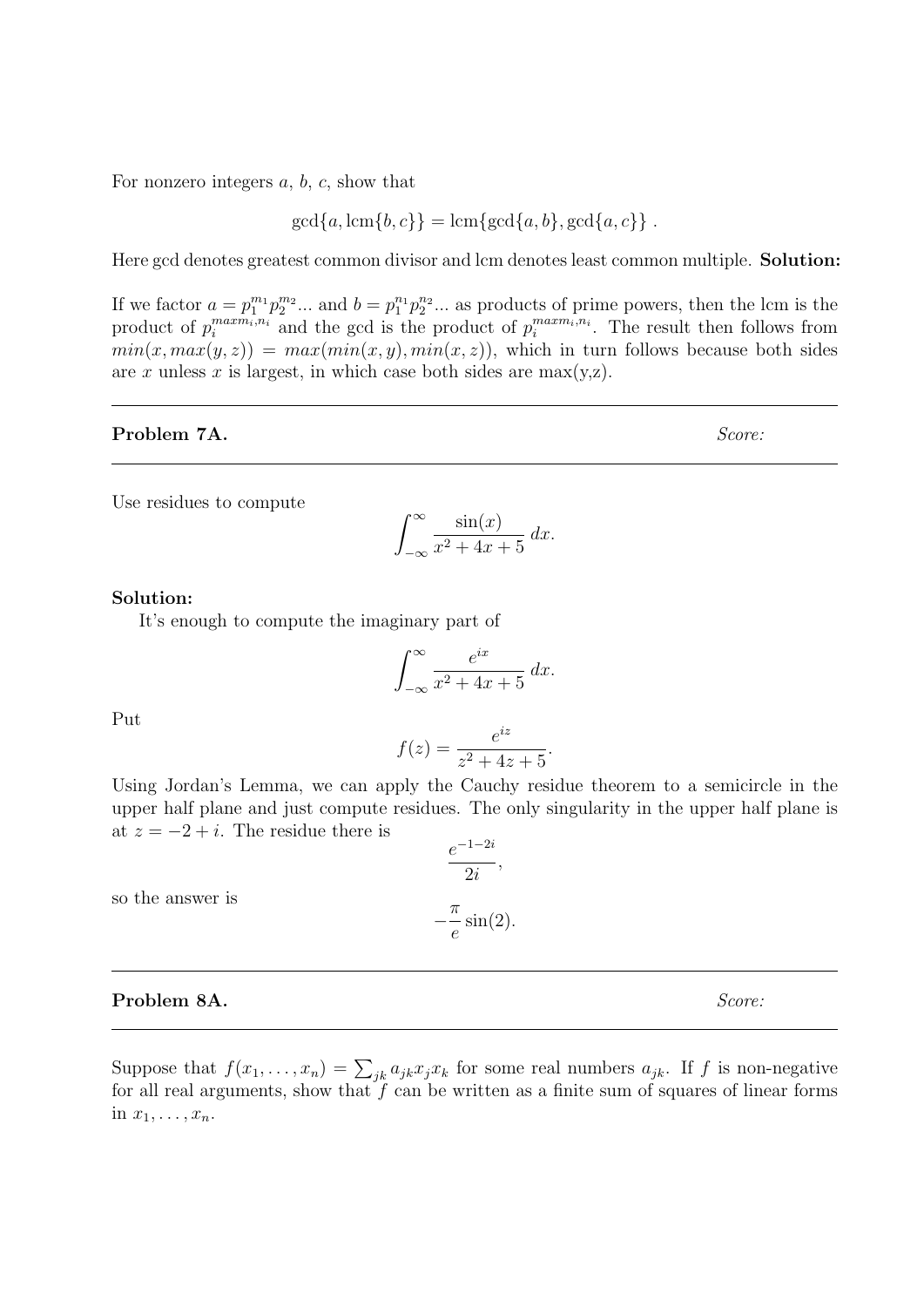## Solution:

We can assume the matrix is symmetric. We use induction on n. If  $a_{11} = 0$  then all other entries in the first row or column must be 0 otherwise  $f$  would take negative values, so we can assume that  $a_{11} > 0$ . Then by changing  $x_1$  to  $x_1$  minus a suitable linear combination of the other variables, we can kill all the other entries in the first row and column of the matrix. This writes  $f$  as the sum of the square of a linear form and a non-negative quatratic form in  $n-1$  varaibles  $x_2, ..., x_n$ , so by induction f is a sum of squares.

**Problem 9A.** Score:

Show that there is more than one real-valued differentiable function y with domain the real numbers such that  $\frac{dy}{dx} = y^{2/3}$  and  $y(0) = 1$ .

## Solution:

The obvious general solution of the differential equation is  $y = ((x - C)/3)^3$ , which satisfies the boundary condition for the unique value  $-3$  of C, and the problem is to find another solution. One example is given by taking this solution, and changing its values for  $x < -3$  (when y is negative) to be 0. This is still differentiable (though not infinitely differentiable) at  $x = -3$  and satisfies the differential equation. (There are infinitely many other solutions satisfying the boundary condition: draw a picture of the solutions to see what is going on.)

## **Problem 1B.** Score:

Let  $f: \mathbb{R}^2 \to \mathbb{R}$  be a continuous map such that the inverse image of any bounded set is bounded. Show that  $f$  achieves either a minimum value or a maximum value.

**Solution:** Choose *n* so that  $f^{-1}([-n, n])$  is nonempty. Since  $f^{-1}([-n, n])$  is compact, it lies within some closed ball  $D_R$  around the origin in  $\mathbb{R}^2$ .

Since  $\mathbf{R}^2-D_R$  is connected, and  $f(\mathbf{R}^2-D_R) \subset \mathbf{R}-[-n, n]$ , it follows that  $f(\mathbf{R}^2-D_R) \subset$  $(-\infty, -n)$  or  $f(\mathbf{R}^2 - D_R) \subset (n, \infty)$ .

If  $f(\mathbf{R}^2 - D_R) \subset (-\infty, -n)$  then sup  $f = \sup f \big|_{D_R}$  is achieved.

If  $f(\mathbf{R}^2 - D_R) \subset (n, \infty)$  then  $\inf f = \inf f \big|_{D_R}$  is achieved.

Problem 2B. Score: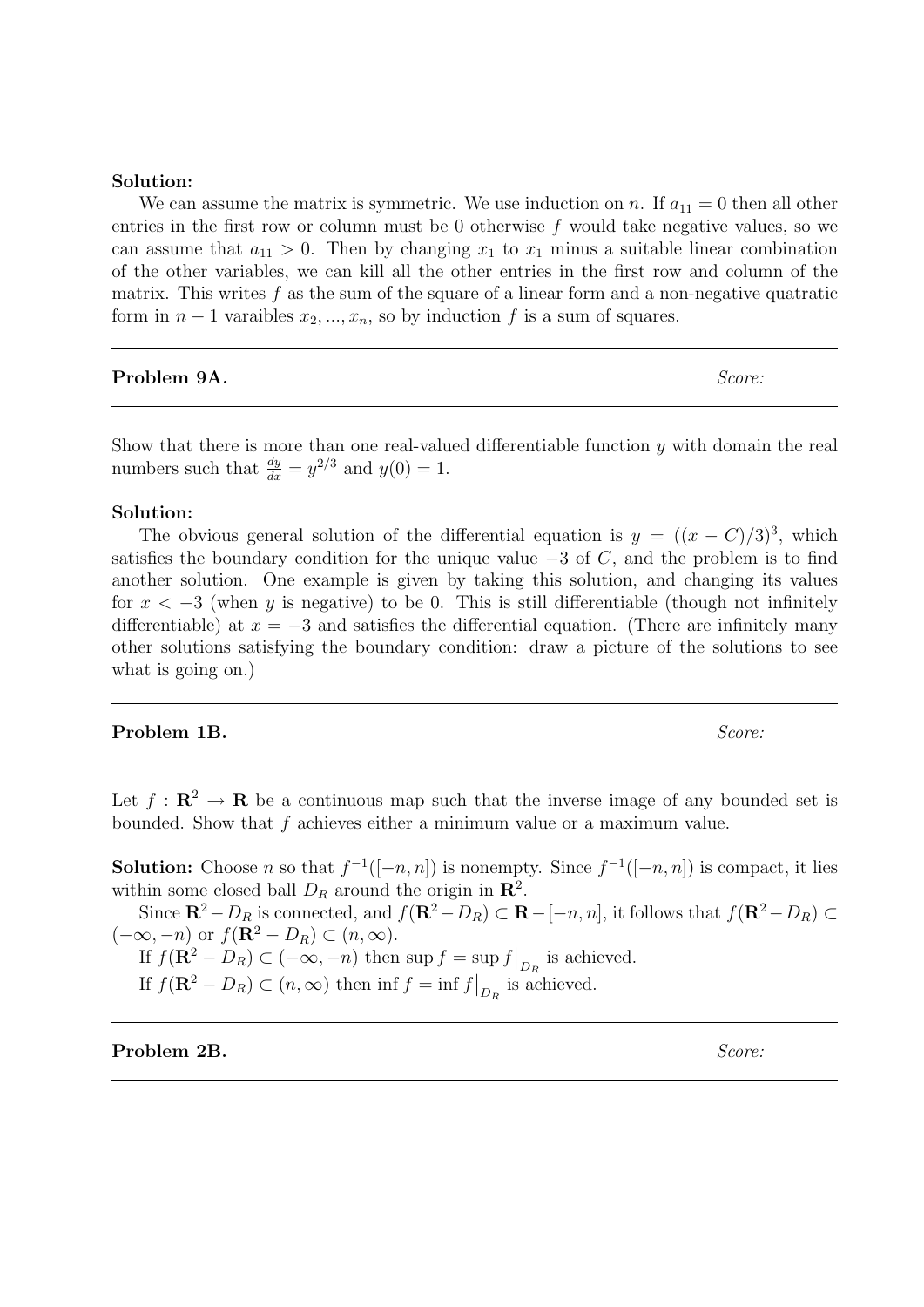Show that the splitting field of  $x^5 - 10x + 5$  over the rational numbers has Galois group the symmetric group  $S_5$  on 5 points. (You may assume that any subgroup of  $S_5$  containing a 5-cycle and a 2-cycle is the whole of  $S_5$ .)

**Solution:** The polynomial is irreducible by Eisenstein's criterion for  $p = 5$ , so the Galois group has order divisible by 5. It has exactly 3 real roots (the derivative has just 2 real roots so it has at most 3 real roots, and looking at the signs at  $-\infty, 0, 1, \infty$  shows that it has at least 3 real roots) so complex conjugation is a transposition in the Galois group. Since the Galois group is a subgroup of  $S_5$  containing a 5-cycle and a transposition, it must be the whole of  $S_5$ .

# **Problem 3B.** Score:

Give an example of a conformal map from the unit disk  $\{z : |z| < 1\}$  onto the sector  ${z : 0 < arg(z) < \pi/4}.$ 

**Solution:**  $z \to z - i$  takes the unit disk to the unit disk with center  $-i$ . Applying  $z \to 1/z$ takes this to the halfplane with imaginary part greater than  $1/2$ . Subtracting  $i/2$  takes this to the half plane with positive imaginary part. Taking 4th roots takes this to the desired sector.

# **Problem 4B.** Score:

Find the determinant of the 6 by 6 matrix with entries  $a_{j,k} = j^k$  for  $1 \leq j, k \leq 6$ . (You may give your answer in terms of a product of powers of primes.)

Solution: This is essentially a Vandermonde matrix for the values 1,2,3,4,5,6 (at least if the rows are divided by these numbers) so the determinant is the product of all the differences of  $0, 1, 2, 3, 4, 5, 6$  which is  $1^6 2^5 3^4 4^3 5^2 6^1 = 2^{12} 3^5 5^2$ .

# Problem 5B. Score:

Let  $f : [0, \infty) \to \mathbb{R}$  be a function such that

- $f$  is continuous,
- $f(0) = 0$ ,
- f is differentiable on  $(0, \infty)$ , and
- $f'$  is increasing on  $(0, \infty)$ .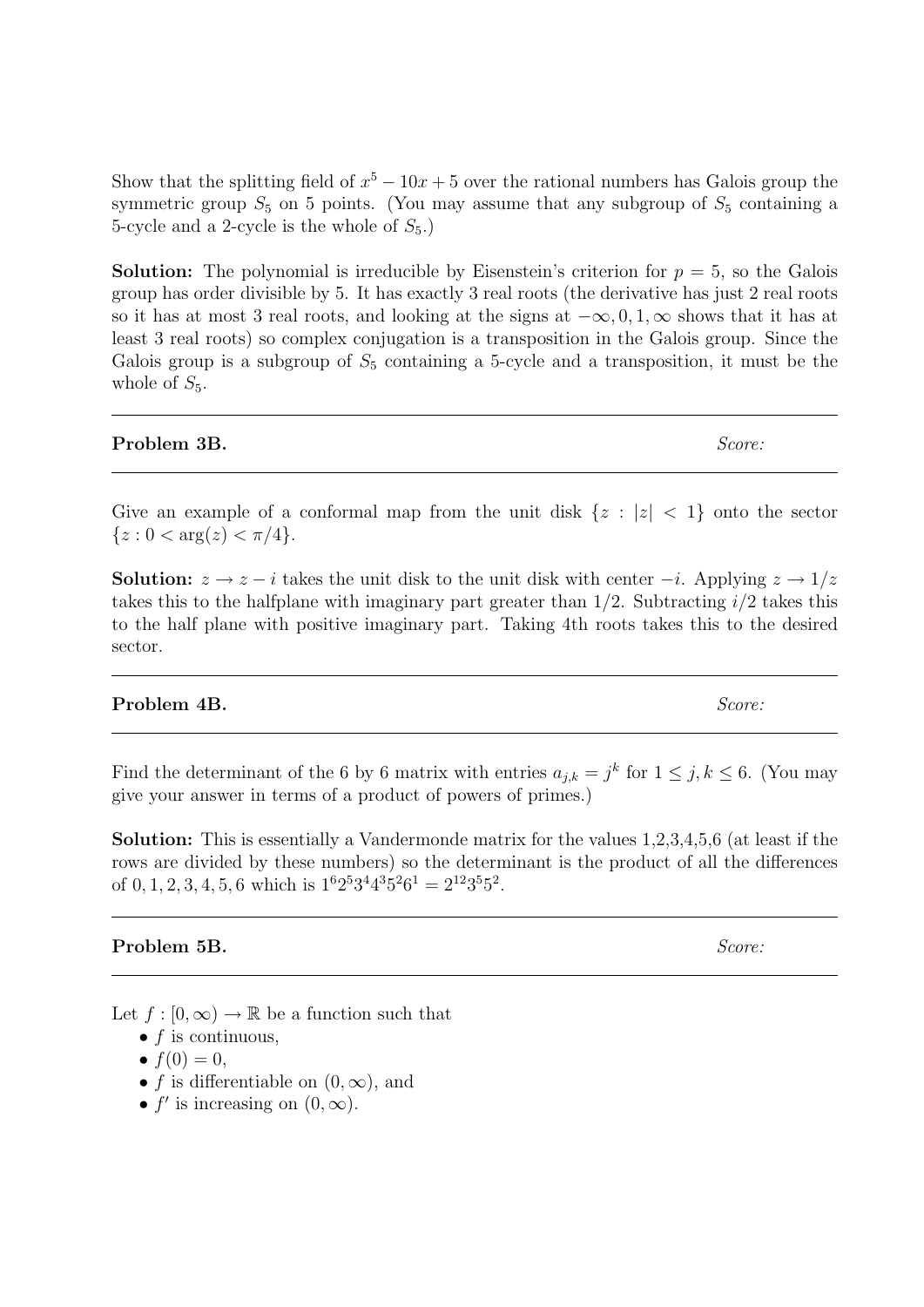Define  $q:(0,\infty)\to\mathbb{R}$  by

$$
g(x) = \frac{f(x)}{x} .
$$

Show that  $q$  is an increasing function.

[Hint: Differentiate.]

Solution: Following the hint, we have

$$
g'(x) = \frac{xf'(x) - f(x)}{x^2} ,
$$

and it will suffice to show that  $xf'(x) > f(x)$  for all  $x \in (0, \infty)$ .

Fix  $x > 0$ . By the Mean Value Theorem applied to f on [0, x], there is a  $c \in (0, x)$  such that

$$
f'(c) = \frac{f(x) - f(0)}{x - 0} = \frac{f(x)}{x}.
$$

Since  $f'$  is increasing, it then follows that

$$
xf'(x) > xf'(c) = f(x) ,
$$

and therefore  $g'(x) > 0$ .

# **Problem 6B.** Score:

Show that there are no simple groups of order 30. (Hint: show that if a non-cyclic simple group has order divisible by a prime p, then it has at least  $p^2 - 1$  non-trivial elements of order a power of p.)

Solution: Suppose there is a simple group of order 30. For p prime dividing the order of the group the Sylow  $p$ -subgroups cannot be normal, so there is more than 1 of them, so there are at least  $p+1$  of them. Since any 2 have at most 1 element in common there are at least  $p^2-1$  elements of order p. So there are at least 24 elements of order 5, and 8 of order 3. But this is more than 30 elements which is impossible.

## **Problem 7B.** Score:

If f is an analytic function from the unit disk into itself with  $f(0) = 0$ , prove that  $|f'(0)| \leq 1$ .

**Solution:** Put  $g(z) = f(z)/z$ . Then we have to show  $|g(0)| \leq 1$ . But bythe maximum modulus principle, for any positive  $\epsilon$ ,  $|g(0)|$  is at most the maximum of  $|g|$  on a circle of